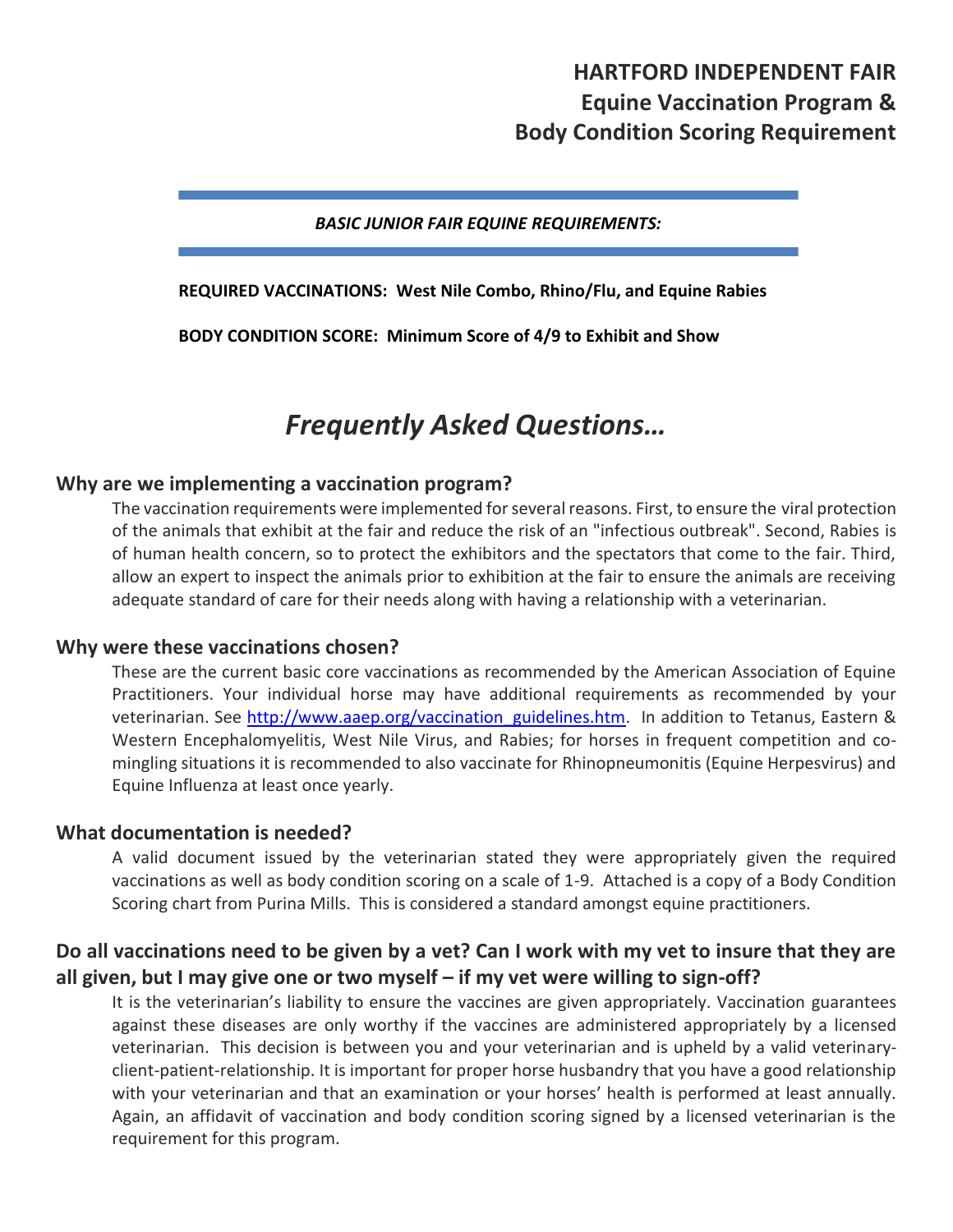## **What if my horse was vaccinated just prior to learning of the vaccination requirements? I don't have documentation from a vet and my horse can't be vaccinated a second time… What should I do?**

There is no detrimental effect to re-vaccination of your horse to these core vaccines; in fact, revaccination only serves to booster current titers achieved by previous vaccination. To meet the requirements of this program a signed affidavit of vaccination provided by the veterinarian giving these vaccinations is required.

## **Why are open class horses not required to be vaccinated?**

"Rome wasn't built in a day" as they say. The fact that these open class horses are coming on and off of grounds only increases the need for a vaccination program for the horses that are being housed on the grounds all week, the junior fair horses. It is the hope for the future that vaccination is encouraged and eventually required for these open class horses as well. Also, horses housed together increases the risk of spread of disease and outbreak, whereas these open class horses are often hauled in and not housed directly with the junior fair horses.

## **Does my horse's BCS need to be listed on the vet's documentation of vaccination?**

Yes. We prefer a standardized Body Condition Score based on a scale of 1-9. Enclosed is a standard Body Condition Score chart provided by Purina Mills which is viewed by the American Association of Equine Practitioners as standard measurement. A body condition score of 4/9 or greater on this applied scale is required by the 4-H Uniform Rules for exhibition. The fair veterinarian checking in horses on the haulin day of the fair has the final say should a horse present to the fair with a Body Condition Score of less than 4/9, for that horse to be dismissed. Should your horse have a BCS of <4/9 or close to 4/9 it is recommended that you seek advice from your veterinarian prior to the fair as to the changes to your horses medical care and/or nutrition that can be made.

## **What if my BCS is scored in April, but my horse loses / gains condition prior to the fair?**

It is important to also familiarize yourself with Body Condition Scoring so as to manage the health of your horse. Should you fear that your horses BCS is near or less than 4/9 prior to the fair it is your responsibility to seek the advice of your veterinarian as to the appropriate medical and/or nutritional changes that may be needed to help your horse maintain appropriate BCS.

## **Is there an upper limit to the appropriate BCS? Being over conditioned is just as bad, right?**

The 4-H Uniform Rules require only that a horse be at a BCS of 4/9 or above. The reason for the rule is obvious and to eliminate questions about weight and animal welfare for horses exhibiting in 4-H competition. The rules require no upper limit to BCS, however, an over conditioned horse can indicate various medical conditions. Again, this is also something that requires to be addressed by a discussion and relationship between you, your horse and your veterinarian to best address your horses health.

> Robert C. Krueger, DVM Hartford Fair Veterinarian Est. 04.2012